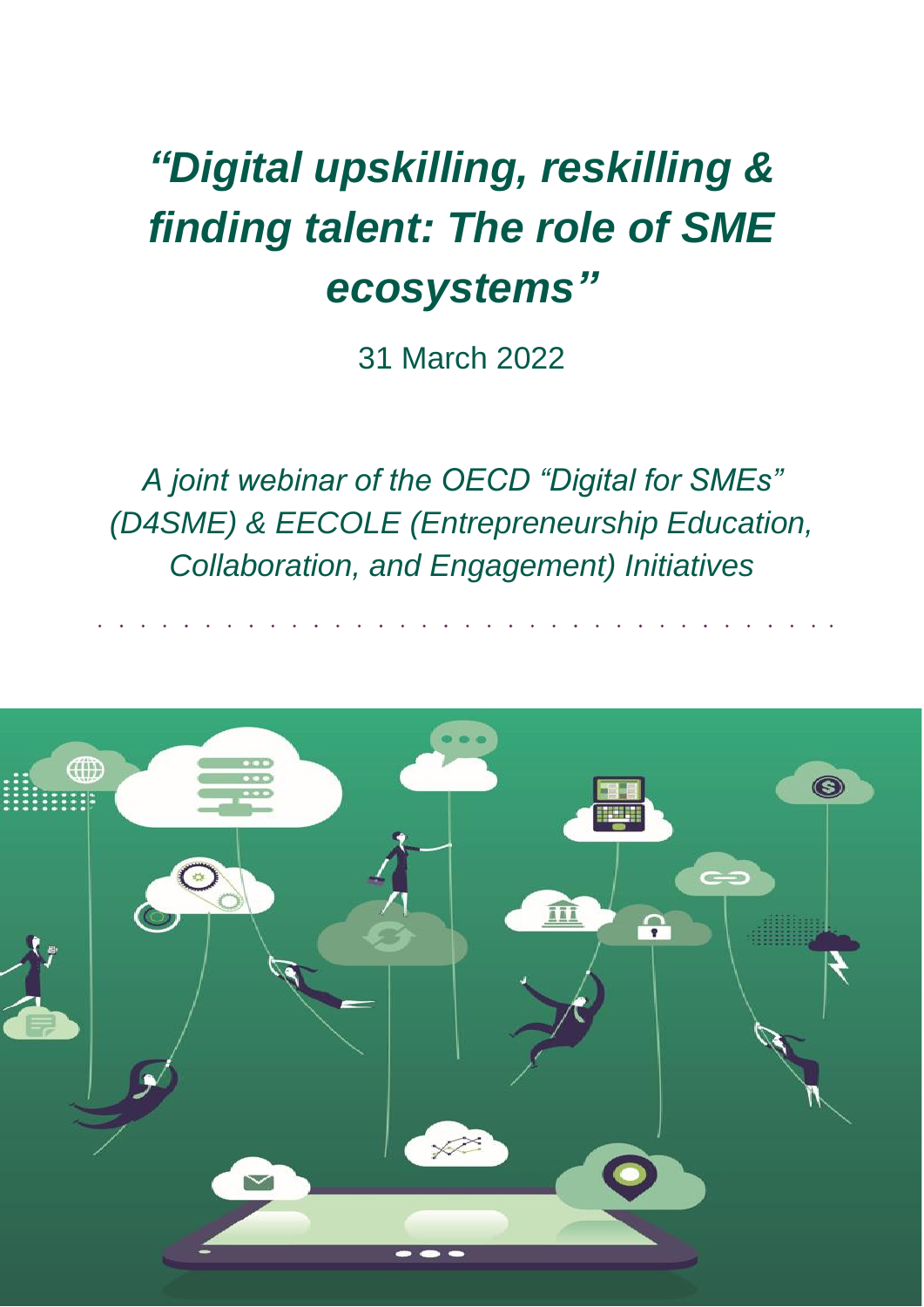## **Event and attendance**

The D4SME & EECOLE webinar on **"***Digital upskilling, reskilling & finding talent: The role of SME ecosystems***"** was held virtually on 31 March 2022. It gathered over 100 participants from 44 countries – including representatives from OECD and non-OECD countries, business associations and business representatives from SMEs, SMEs association, as well as Universities and Higher Educational Institutions.

### **The D4SME and the EECOLE Initiatives**

The "**Digital for SMEs**" Global Initiative (D4SME) is a multi-stakeholder dialogue engaging governments, large and small businesses, industry experts and associations on how to enable all SMEs to seize the benefits of digitalisation.

The "**Entrepreneurship Education, Collaboration, and Engagement" (EECOLE)** Network aims to connect HEIs with business, finance, government at different levels, and civil society. The aim of the Network is to promote entrepreneurship education and skills and strengthen the role of HEIs as drivers of inclusiveness and sustainability.

These initiatives are led by the **OECD Centre for Entrepreneurship, SMEs, Regions and Cities** (CFE).

For more information on the D4SME initiative, please visit:<https://www.oecd.org/digital/sme/>

For more information on the EECOLE Network, please visit:<https://www.oecd.org/cfe/smes/eecole.htm>

## **Background**

**Digital technologies offer different opportunities for Small and Medium Enterprises (SMEs) to improve performance.** The uptake of software can help innovate products and expand markets, improve business processes and intelligence, enabling small and medium enterprises to lower transaction costs, while freeing energy and resources for more knowledge-intensive activities. Nevertheless, SMEs face substantial challenges in accessing and using effectively digital technologies. The gap is also pronounced between smaller and larger firms. One of the main barriers for SMEs is the lack of skills to master and effectively embed digital technologies in business processes. Factors such as the lack of awareness about skills needs for the digital economy, lack of knowledge about training and mentoring opportunities, and higher relative costs in finding and retaining talent can limit the development of digital skills.

**Closing the digital skills gap is a key step to the digital transformation of SMEs.** Information and Communication Technologies (ICTs) are at the core of the "knowledge economy", but they cannot be leveraged without investment in human capital. SMEs are often unable to access digital talent or expertise within their ecosystem, or are unaware of how to up- and re-skill the existing workforce in an affordable and effective manner. Due to size and resource constrains, many small firms leverage on their ecosystem and networks to access the relevant skills to transform their business models to be digital, and unlock opportunities to be more productive, sustainable and resilient.

**Governments, higher education institutions (HEIs), large firms, specialised training providers, professionals and technology practitioners can all contribute to closing the digital skills gap for SMEs**. They can work together to develop practical and innovative digital learning for SMEs. Proximity among these actors can facilitate collaboration, but proximity alone it is not enough. Impactful digital learning is achieved when stakeholders from private and public sectors and HEIs have the skills, capacity and resources to implement an effective lifelong learning system. In this context, the event "*Digital upskilling, reskilling & finding talent: The role of SME ecosystems*" aimed to understand and define the role of HEIs in the SMEs ecosystem, to unleash opportunities for trainings to develop digital skills, maximising partnerships within networks and communities.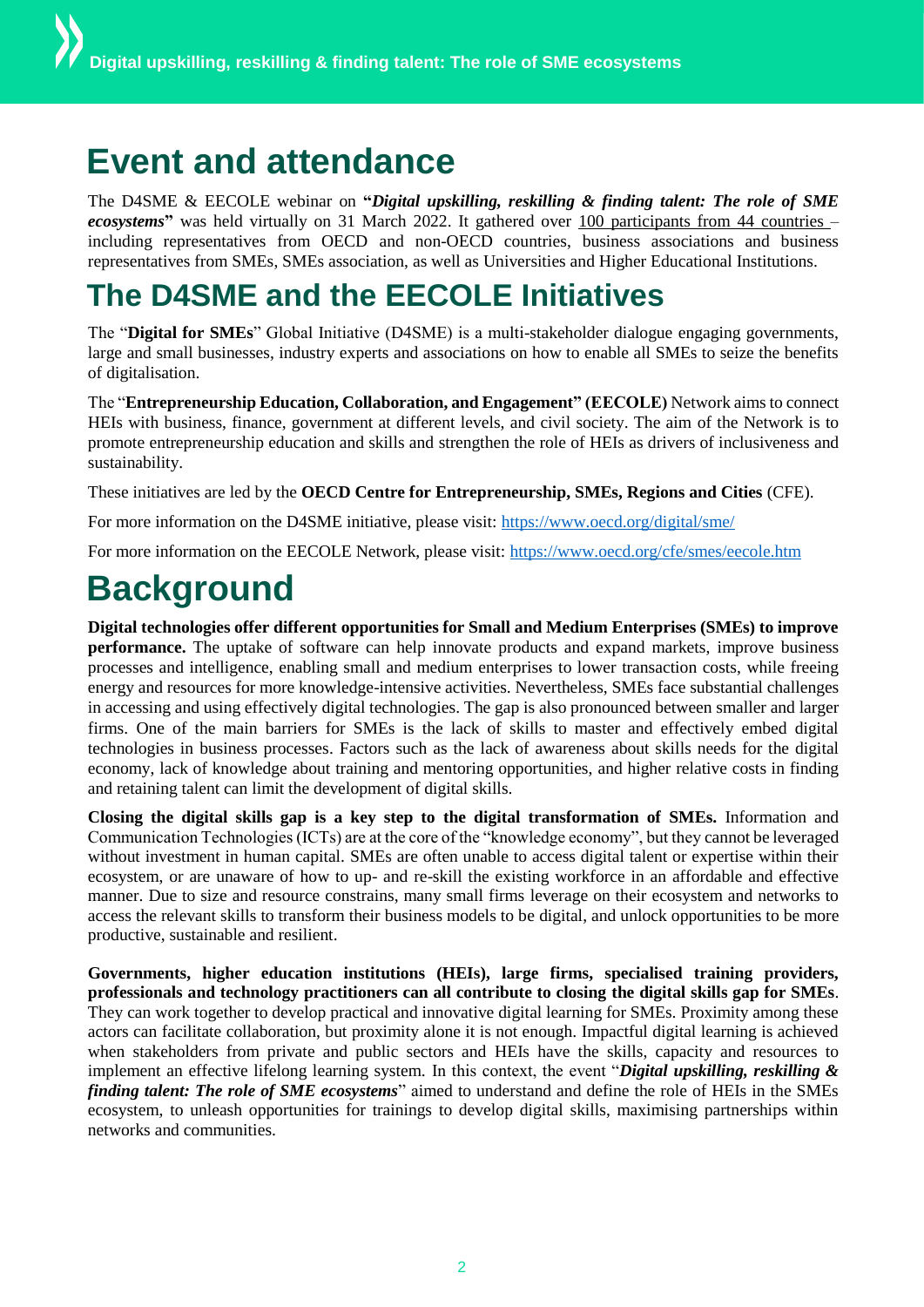## **Key Takeaways**

- **Lack of skills is one of the greatest barriers for SMEs' digital transformation**. Resource constraints and lack of training opportunities are some of the biggest barriers to the digital transformation of SME. However, the needed skillset to enter the job market are changing rapidly and digital skills are increasingly in demand, especially following the abrupt shift to digital channels on the onset of the COVID-19 pandemic.
- Across the OECD area, there is a strong gap between large and smaller firms in terms of ICT training provided to non-ICT professionals. To level the playing field, policy makers and other relevant players in their ecosystem, including HEIs, should place more attention on the needs of micro and small firms.
- At the same time, when addressing the digital skills gap, it is important to consider the large **heterogeneity of SMEs**, as small firms have different needs and **sectorial differences** can be large**.**
- **O** Digital skills must also be thought of within emerging markets. There is a stark contrast for digital transformation between developed and emerging markets. The adoption of digital technologies can differ depending on general market conditions and access to infrastructure.
- "Digital skills" are intended as **the mind-set that allows to act intuitively in a digital environment**. These types of skills **include hard ICT skills** (ranging from basic digital skills such as the use of simple office software to advanced digital skills such as coding and programming), as well as **soft skills** (such as critical thinking, creativity and problem-solving skills, necessary for lifelong learning). There is also a need to distinguish the skills needed by different types of workers in SMEs, such as entrepreneurs/managers, and other employees.
- **Life-long learning is crucial.** The development of digital and soft skills must also be designed in terms of life-long learning, to accompany entrepreneurs and workers to understand and use ever-changing digital tools throughout their career. Embedding training through a long-term vision can help level the playing field and assure that everyone holds the necessary skills to manage digital tools and platforms according to their needs and ambitions.
- The **role of Higher Education Institutions (HEIs) in the SME ecosystem can be leveraged for the upskilling and reskilling of SME personnel**. The OECD Secretariat illustrated **the different channels through which HEI-SME collaboration can help develop digital skills for SMEs,** such as: traditional courses to develop students talent; training for upskilling and reskilling (i.e. life-long learning); knowledge exchange and collaboration (including incubators, accelerators, test beds); and mass knowledge sharing (i.e. MOOCs, open lessons). Particular attention, however, needs to be put on how partnerships between SMEs and HEIs are formed. Little evidence exists on this matter, and it may become a challenge to pinpoint the role of HEIs as they are sometimes not adjusted to market needs.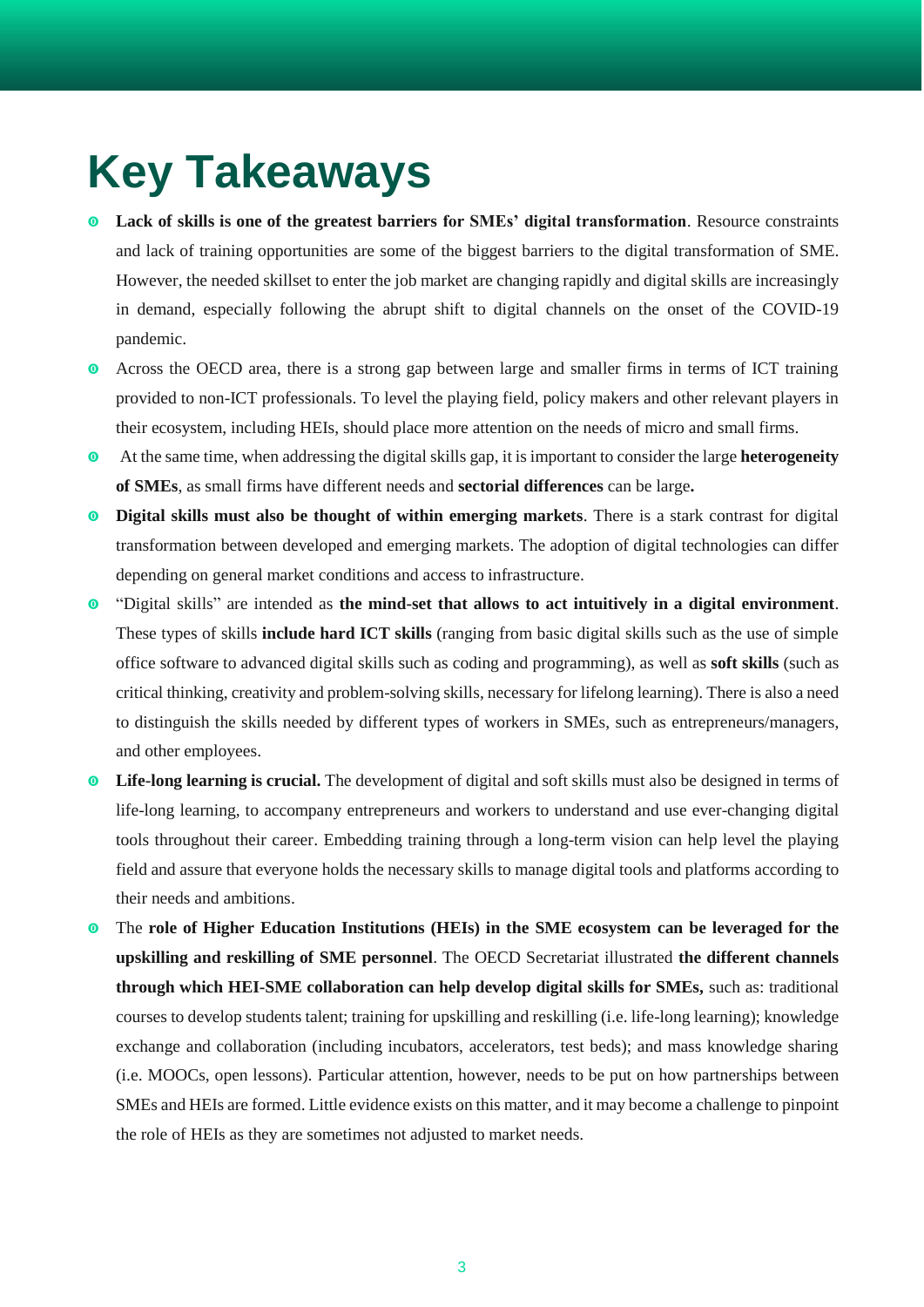- **HEIs need to understand the needs of the SMEs in their ecosystem and act accordingly.** This includes assessing which types of digital skills (hard and soft) are most needed; which types of companies are more in need (e.g. sector, size); and which training opportunities and modules are already available and which are not. This can benefit students and job-seekers as well as SMEs' workers. .
- **Soft skills can be a game-changer.** Many participants highlighted the importance of integrating soft skills with trainings of digital skills. For example, competences such as problem-solving, creativity, communication and networking can increase firms' capacity and competences and can also help workers – in and outside SMEs – adapt to the rapidly-changing world of work.
- **Barriers for the digital transformation are heightened for certain population groups, such as women and youth**. Women and young entrepreneurs can often experience obstacles in their financial and digital inclusion, creating further barriers for the growth of their businesses. The socio-economic consequences of the COVID pandemic has further heightened these obstacles. For this reason, attention to facilitate the digital transformation for these groups needs to be prioritised, such as by offering tailored and accessible trainings.
- A great emphasis is being placed in many countries on transforming the crisis into an opportunity for SME digitalisation. HEIs and private sector programmes play a critical role in **enabling SMEs to develop and access digital skills, a prerequisite for them to build back better for a digital, inclusive and sustainable future**.
- **Various examples of programmes focus on digital skills for employees working in firms of all sizes**. On the European level, and in the context of the twin transitions (green and digital), the *Digital Europe Programme,* conducted by the European Commission, is investing in infrastructure and building networks within member states through Digital Innovation Hubs, which can act as important actors for the digital transformation of their regions. Similarly, the *Inventor initiative* by the Polytechnique of Montreal, Quebec, is investing financial resources in building prototypes of digital hardware to bring to market. Finally, *SkillsUp,* an Israeli start-up, launched an upskilling programme, which offers tailored training services to facilitate the digital transition. In fact, the company collects data on market needs and identifies what type of employees firms need. Other initiatives, such as the *Digital Transformation*, from the Stanford Center for Professional Development (United States); *CISCO Networking Academy* (Ireland); *Online Cybersecurity Course for Small Businesses* (Slovenia); *42KL* (Malaysia), also showed the benefits of cooperation with other organisations, including with HEIs, for the development of digital skills.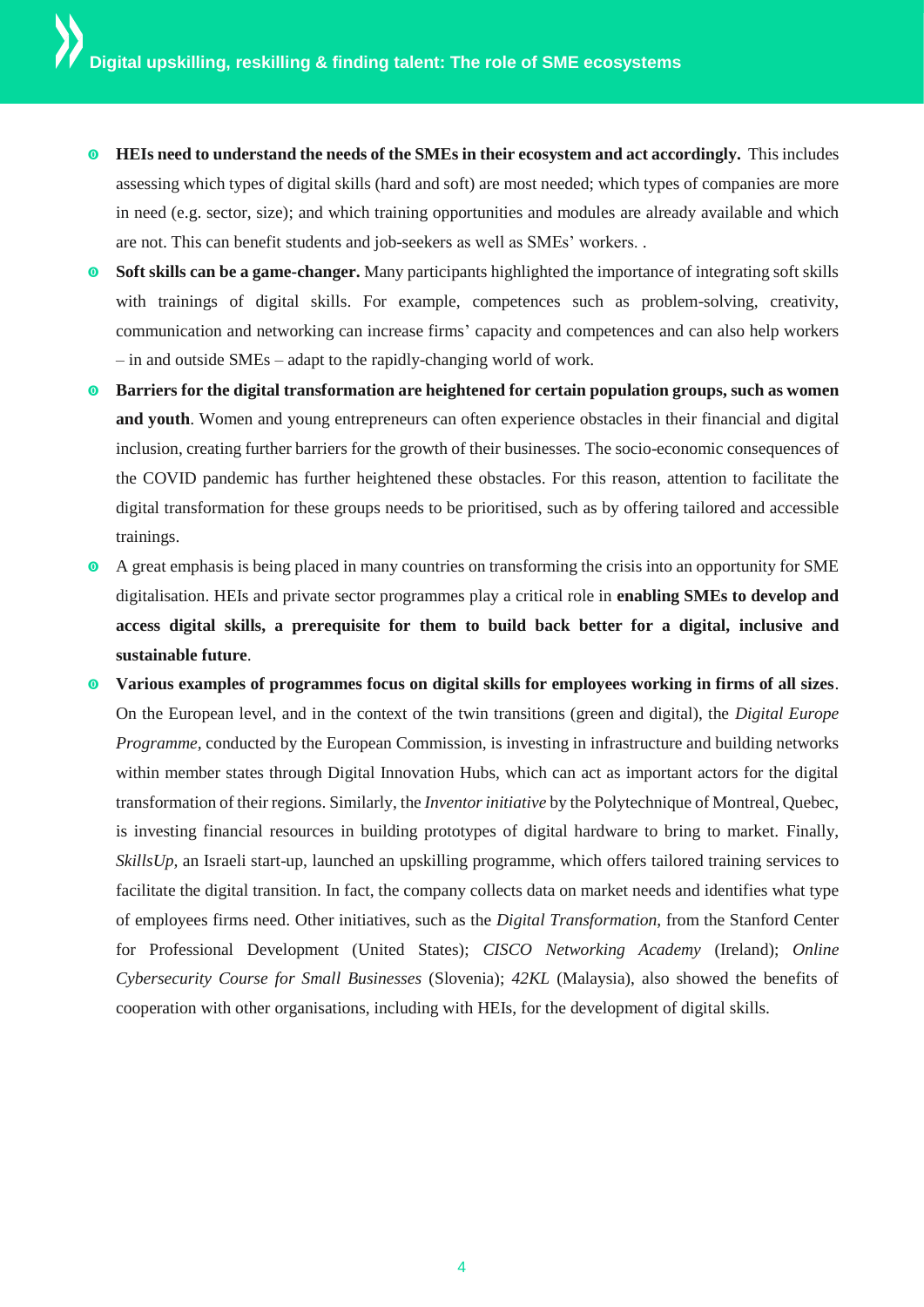## **The panelists (in alphabetical order)**



**Ms Lucia Cusmano** Deputy-Head Entrepreneurship, SMEs & Tourism Division, Centre for Entrepreneurship, SMEs, Regions and Cities *OECD*



**Mr Denis Gauvreau** Special Advisor on Innovation, Polytechnique of Montréal *Canada*

**Lucia Cusmano** is Senior Economist and Deputy Head of the Entrepreneurship, SME and Tourism Division at the OECD Centre for Entrepreneurship, Small and Medium-sized Enterprises, Regions and Cities (CFE). She leads OECD work on SME and Entrepreneurship Transformations and has authored OECD reports on SME financing, innovation and sustainability, and benchmarking of SME and entrepreneurship policy,

Ms Cusmano has a PhD in Economics from the University of Pavia and has completed a Master of Science in Economics at Warwick University (UK). She has published in international journals on SMEs, entrepreneurship, innovation, structural change and economic development.

**Denis Gauvreau** is a technology transfer specialist and entrepreneur with over 30 years of achievements in Canada, France, the UK and Saudi Arabia. Denis' focus pertains to the development and management of innovation systems in public R&D centers. His current mandate is to develop a pre-seed/seed investment fund (INTERVENTURE) to support the commercialisation of R&D from Polytechnique Montréal. Denis was Director of International Affairs at the French genomics biocluster Genopole in Évry (2014-2019), following his tenure as part of the founder staff at KAUST in Saudi Arabia (2009-2013). He also worked as an entrepreneur-in-residence with the early-stage investment fund T2C2 in Montréal (2003-2009). In his early career, he was a professor at the University of Quebec (Institut national de la recherche scientifique) and at the Faculty of Medicine of the University of Montreal (1981-1995). He obtained his Ph.D. in Pharmacology from the University of Cambridge and completed his B.Sc. and MsSc. degrees in Biochemistry at the University of Montreal.



**Nehoray Ofri** is the CEO and founder of Skillsup, which provides customized career guidance and training to help people from different backgrounds integrate into the tech industry. He has previously worked in policy consulting for parliament members and governments, alongside research on the Future of Work as part of his doctoral studies, and managed political and social projects in the field.

**Mr Nehoray Ofri** CEO & Co-Founder, SkillsUp *Israel*



**Ms Anne-Marie Sassen,** Head of Digital Transformation of Industrial Ecosystems Unit, *European Commission*

**Anne-Marie Sassen** is Head of Unit of the "Digital Transformation of industrial ecosystems" Unit in DG CONNECT, European Commission. The Unit's aim is to ensure that all industrial sectors in Europe benefit from digital transformation through greater efficiency in production processes, higher value digitised products, and new business models. The unit is responsible for the setup of a network of European Digital Innovation Hubs (co-funded between the EU, Member States and/or their regions) to enable all companies and public sector organisations to benefit from digital technologies.

Before joining the European Commission Anne-Marie worked as project manager for Atos in Spain and researcher for TNO in the Netherlands. She studied Computer Science at the University of Leiden, the Netherlands and received her PhD from the Technical University in Delft in the field of Human-Machine interaction.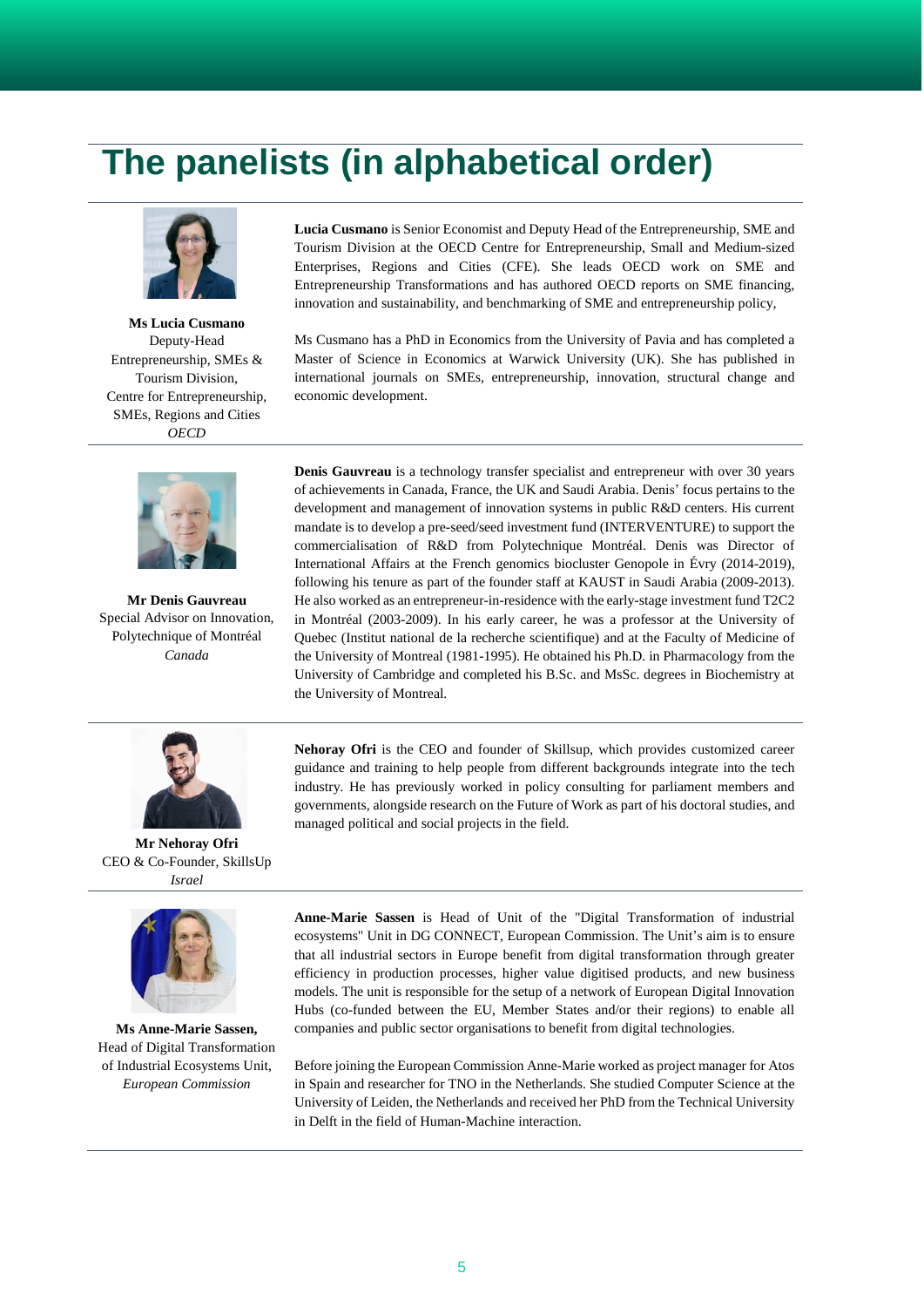## **For further reading**



#### **SME Digitalisation to Build Back Better (D4SME Policy Paper) [\(https://doi.org/10.1787/f493861e](https://doi.org/10.1787/f493861e-en)[en](https://doi.org/10.1787/f493861e-en) )**

This policy paper aims to improve understanding on how SMEs responded to the COVID-19 crisis and adapted to the new environment, and how different players in their ecosystems are contributing to their digital transition. The paper focuses on some of the main trends emerging from - or being strongly accelerated by - the COVID-19 crisis, including access to digital infrastructure, e-commerce and teleworking. International practices in SME digitalisation policies and original evidence from the "rescue" and "recovery" packages launched by OECD governments to face the crisis are presented; as well as case studies and qualitative evidence from private-sector programme provided by partners of the Digital for SMEs Global Initiative (D4SME).

#### **The Digital Transformation of SMEs [\(https://doi.org/10.1787/20780990\)](https://doi.org/10.1787/20780990)**



Despite potentially tremendous benefits, small and medium-sized enterprises (SMEs) lag in the digital transformation. This report looks at recent trends in SME digital uptake, including in the context of the COVID-19 crisis. It focuses on issues related to digital security, online platforms, block chain ecosystems, and artificial intelligence. It identifies opportunities, risks of not going digital; barriers to adoption and policy actions to speed up SME transformation.



#### **Enhancing SME Resilience Through Digitalisation – The case of Korea [\(https://doi.org/10.1787/23bd7a26-en\)](https://doi.org/10.1787/23bd7a26-en)**

The report investigates the role of government programmes in strengthening SMEs' resilience to external shocks, by focusing on SME digitalisation policies implemented in Korea during the COVID-19 outbreak. The report examines how digital tools and services contributed to enhancing SME resilience during the pandemic and how policy programmes facilitated the strong acceleration in SME uptake of digital technologies.



#### **OECD SME and Entrepreneurship Outlook 2021 [\(https://doi.org/10.1787/97a5bbfe-en\)](https://doi.org/10.1787/97a5bbfe-en)**

Reviews the latest trends in SME performance and provides a cross-country overview of business conditions and policy frameworks for SMEs and entrepreneurs, with a forward-looking perspective on emerging opportunities and challenges, including digitalisation.



#### **Evaluation of the Academy for Smart Specialisation [\(https://www.oecd.org/cfe/smes/Evaluation\\_Academy\\_Smart\\_Specialisation.pdf\)](https://www.oecd.org/cfe/smes/Evaluation_Academy_Smart_Specialisation.pdf)**

The Academy for Smart Specialisation, at the Karlstad University in Sweden, shows what a placeresponsive HEI does to generate skills and services promoting innovation and sustainability in its ecosystem.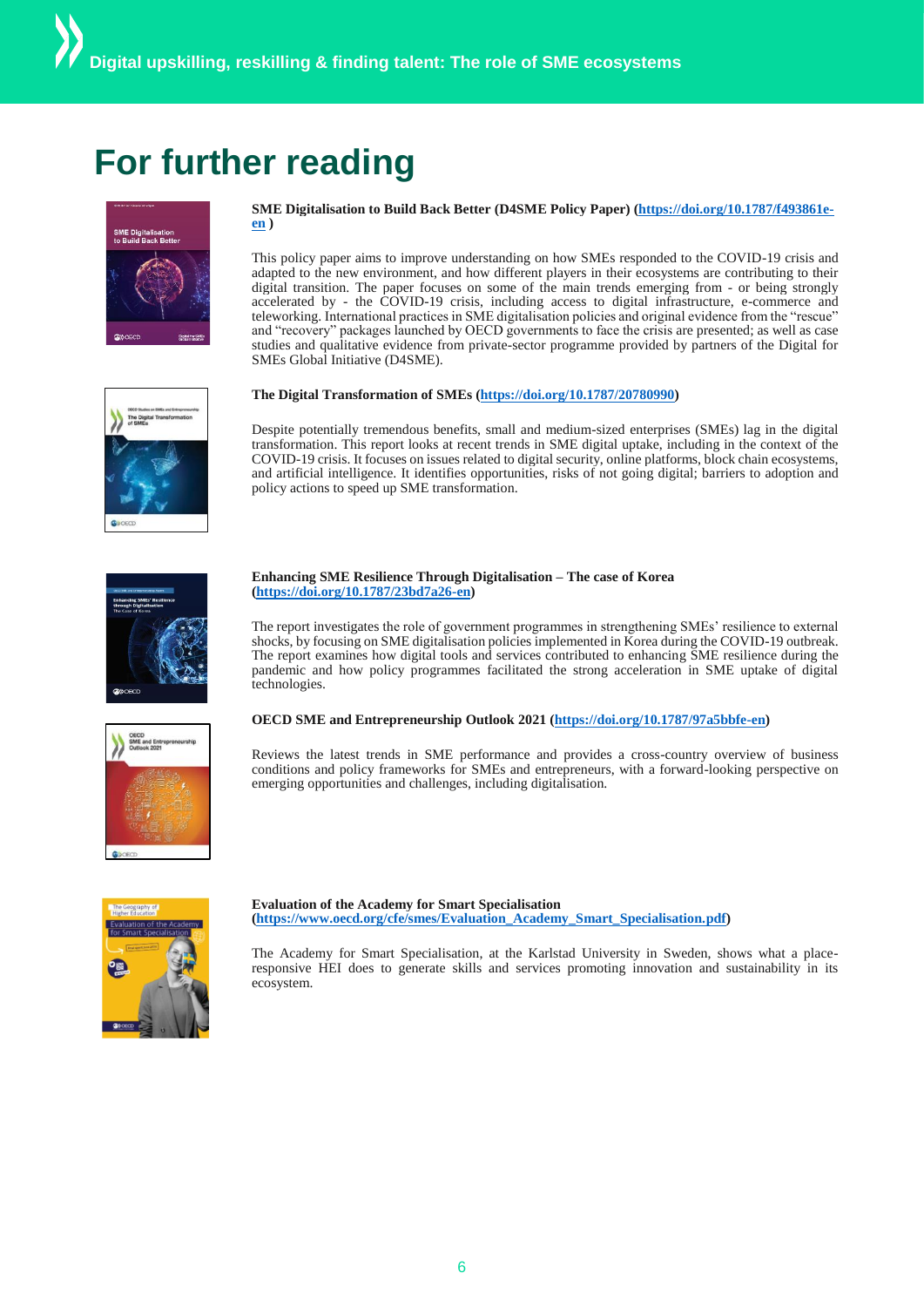

### **Contact:**

**OECD Centre for Entrepreneurship, SMEs, Regions and Cities**

**Lucia CUSMANO, Deputy Head of Entrepreneurship, SMEs & Tourism Division (EST)** Lucia.CUSMANO@oecd.org

**Marco BIANCHINI, Coordinator of the D4SME Initiative, EST Division** Marco.BIANCHINI@oecd.org

**Raffaele TRAPASSO, Economist and Coordinator of EECOLE Network, EST Division** Raffaele.TRAPASSO@oecd.org

**Follow us on Twitter:** 



 **@OECD\_local**